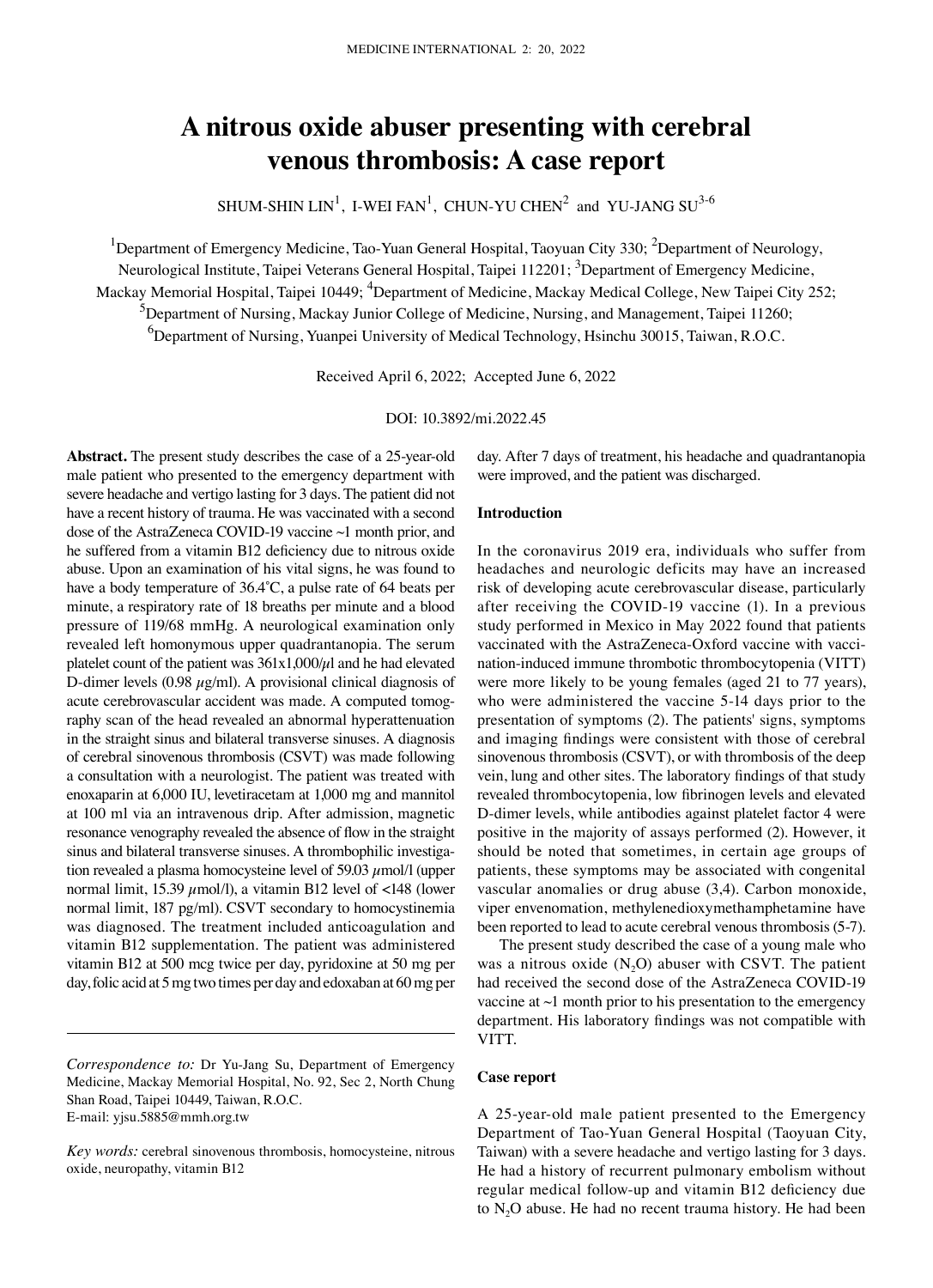

Figure 1. Computed tomography scan of the head illustrating an abnormal hyperattenuation (arrow) in the straight sinus and bilateral transverse sinuses.



Figure 2. Lateral view of the computed tomography scan of the head illustrating an abnormal hyperattenuation (arrow) in the straight sinus and bilateral transverse sinuses.



Figure 3. Magnetic resonance venography illustrating the absence of flow in the straight sinus and bilateral transverse sinuses (white arrow).

vaccinated with the second dose of the AstraZeneca COVID-19 vaccine at ~1 month prior to his admission.

Upon an examination of his vital signs, he was found to have a body temperature of 36.4˚C, a pulse rate of 64 beats per minute, a respiratory rate of 18 breaths per minute and a blood pressure of 119/68 mmHg. A neurological examination only revealed left homonymous upper quadrantanopia. His serum white blood cell count was  $12.58 \times 10^3/\mu$ l with a neutrophil percentage of 68.7%, C‑reactive protein level of 1.34 mg/l, a platelet count of  $361x10<sup>3</sup>/\mu$ l and elevated D-dimer levels  $(0.98 \mu g/ml)$ . A provisional clinical diagnosis of acute cerebrovascular accident was thus made.

A computed tomography (CT) scan of the head revealed an abnormal hyperattenuation in the straight sinus and bilateral transverse sinuses (Figs. 1 and 2). A diagnosis of CSVT was made following a consultation with a neurologist. The patient was treated with enoxaparin at 6,000 IU, levetiracetam at 1,000 mg and mannitol at 100 ml via an intravenous drip. Following admission, a magnetic resonance venography revealed the absence of flow in the straight sinus and bilateral transverse sinuses (Fig. 3). A thrombophilic investigation revealed a plasma homocysteine level of 59.03  $\mu$ mol/l (upper normal limit, 15.39  $\mu$ mol/l) and a vitamin B12 level of <148 (lower normal limit, 187 pg/ml). The levels of protein C (70-140%), protein S (60-130%) and antithrombin III (75‑125%) were within the normal range. CSVT secondary to homocystinemia was diagnosed, which is an unusual, yet treatable condition.

The treatment administered included anticoagulation and vitamin B12 supplementation. The patient was administered vitamin B12 at 500 mcg twice per day, pyridoxine at 50 mg per day, folic acid at 5 mg two times per day and edoxaban at 60 mg per day. After 7 days of treatment, his headache and quadrantanopia were improved, and the patient was discharged.

## **Discussion**

 $N<sub>2</sub>O$  is a recreational inhalant which exerts euphoric and hallucinatory effects and has recently become popular among adolescents and young adults in Taiwan. Previous studies have found several adverse effects related to the dysfunction of vitamin B12 metabolism, such as macrocytic anemia, peripheral neuropathy, skin hyperpigmentation, subacute combined degeneration of the spinal cord, deep vein thrombosis, pulmonary embolism, aortic thrombosis and bone marrow suppression. CSVT has an estimated incidence of 3‑4 per million adults and 7 per million children per year, with a predominance among younger individuals  $(8)$ . N<sub>2</sub>O irrevers– ibly oxidizes the cobalt atom of vitamin B12 and inhibits the methionine synthase, leading to an increased blood homocysteine level. Hyperhomocysteinemia and vitamin B12 deficiency are considered as risk factors for venous thrombosis (9‑11).

During the COVID‑19 era, post‑vaccination cerebral venous thrombosis is the most common manifestation of VITT. In particularly, individuals who received the vaccine were found to suffer from headache with the acute onset of neurological deficits such as weakness, visual loss and hypotonia (1).

VITT commonly occurs at 7‑10 days after the first dose of the vaccine; however, in the patient described herein, it occurred at 1 month after the second dose of the vaccine. The blood test did not meet the diagnostic criteria for VITT (platelet count <15x10<sup>3</sup>/Ul and D-dimer levels >2 $\mu$ g/ml); thus, the consumption of  $N_2O$  was considered the leading cause